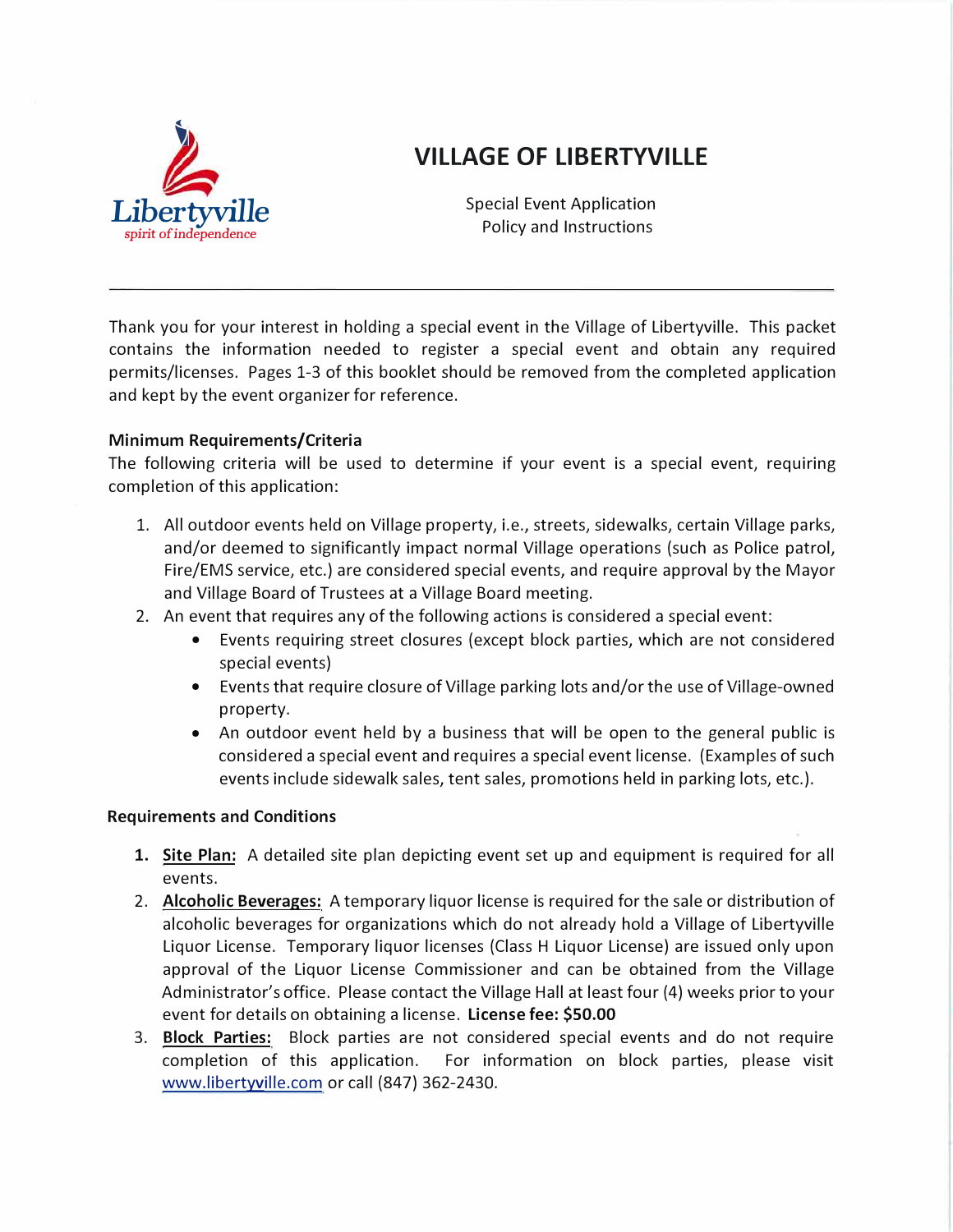- 4. **Banners:** Banners for placement in Cook Park or the four entrances to the Village require the completion of a banner application and Village Board approval. Requests for banners in Cook Park must be submitted before the Board at least 4 weeks prior to the event.
- 5. **Certificate of Insurance and Policy Endorsement:** A certificate of insurance with policy endorsement listing the Village of Libertyville as an additional insured and certificate holder for general liability and worker's compensation with waiver of subrogation in favor of the Village of Libertyville is required. Insurance requirements and scope of coverage are listed on page 6.
- 6. **Compliance with Village ordinances:** The event organizer shall comply with all applicable Village ordinances, codes, conditions and requirements.
- 7. **Compensation for Village Staff time:** Depending on the anticipated event attendance and type of event, Village personnel, including Police, Fire, Code Enforcement and/or Public Works, may be required at the event. The Village shall determine the number of personnel necessary to ensure the safety of participants and to minimize the impact of the event on normal Village operations and resources, and whether the event organizers will be billed for such cost.
- 8. **Food and Beverage Health Inspection:** Food and beverages may require an inspection by the Lake County Health Department. Please call the health inspector at (847) 377-8000 for more information.
- 9. **Hold Harmless Agreement:** The event organizer must sign a Hold Harmless Agreement to indemnify the Village of Libertyville against any and all actions arising from, during or as a result of the event. Hold harmless agreements are required for events which involve Village personnel and/or property.
- 10. **Permission for Use of Property:** Events taking place on property not owned by the Village of Libertyville **requires a letter from the property owner granting use of the property for the event.** This requirement applies to any event taking place on private property or property owned by a governmental entity, other than the Village of Libertyville (i.e., school district, park district, library district, township, county, etc.). This requirement does not apply to businesses holding events on property owned by that business.
- 11. **Raffles:** All raffles require a license, in accordance with Illinois State law and Village ordinance. Please contact the Village Administrator's office at (847) 362-2430 for information on obtaining a raffle license. **Raffle license fee: \$60.00**
- 12. **Resident/Business Notification:** If an event requires street closures or causes disruption to Village of Libertyville residents or businesses, the Village of Libertyville will determine if notification is necessary. If required, mailed or hand-delivered notification must be provided to the identified residents or businesses at least two (2) weeks prior to the event.
- 13. **Review by the Village of Libertyville:** After submitting all required forms, the application will be reviewed by the Village of Libertyville. All departments that will be involved in providing services or permits/licenses for the event will assist in reviewing the application.
- 14. **Right to Modify/Cancel Event:** Applicants should not assume that all aspects of the event will be approved; the event organizer may be asked to change details of the event plan based on the availability of services, scheduling of other events, public health and safety concerns, and applicable Village ordinances. The Village of Libertyville reserves the right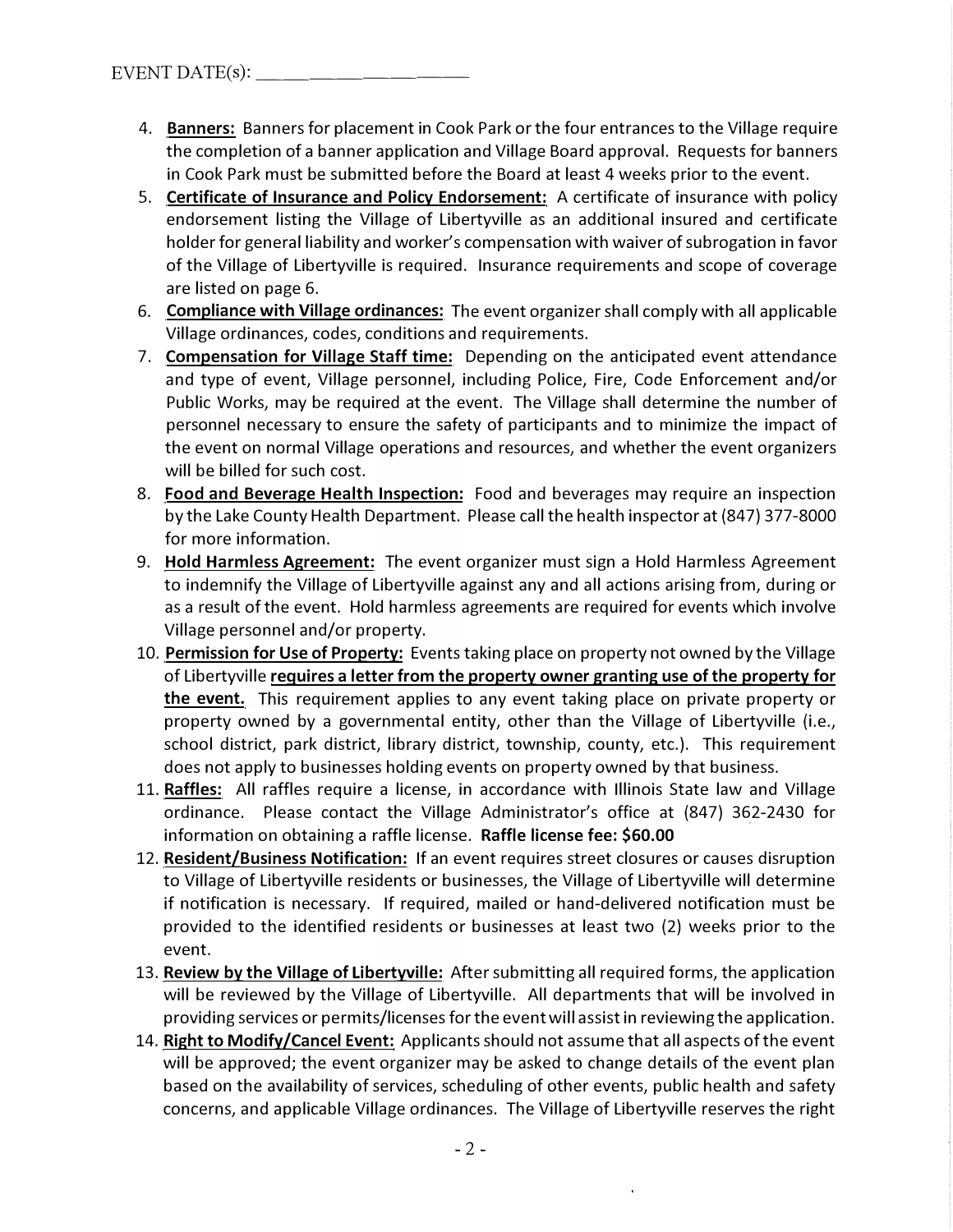to cancel any event at any time for reasons deemed necessary by the Village of Libertyville, including (but not limited to) severe/dangerous weather; failure to submit required forms, insurance documentation, hold harmless agreements and/or permission from property owner granting permission for use of private property or permission from other governmental entities granting permission for use of that governmental entity's property.

- 15. Tents: Tent permits are applied for at the Community Development Department (200 E. Cook Avenue) and issued by the Fire Department. All tents (other than pop-up style camping tents) require issuance of a tent permit. Application materials can be found on the Village website (www.libertyville.com). Tent permit fee: \$50 per tent. Fees for afterhours inspections will be applied.
- 16. Waste Removal: The Village of Libertyville will not provide waste removal services for special events. Removal of all waste and debris is the responsibility of the event organizer.
- 17. Fee Waivers: If the organization hosting the event has IRS  $501(c)$ 3 status, the event may be eligible for fee waivers. In order to obtain a fee waiver from the Mayor and Village Board of Trustees, a letter addressed to the Village Administrator requesting the waiving of all applicable fees, accompanied with a copy of the organization's 501(c)3 status should be provided with the completed application.

### Permit/License Fees

The Following permits and/or licenses may be required for a special event:

| Tent/Membrane Structure Permit* \$50.00 per tent |                  |
|--------------------------------------------------|------------------|
| Electric Permit*                                 | \$60.00 minimum  |
| <b>Temporary Food Vendor License</b>             | \$50.00          |
| Raffle License                                   | \$60.00          |
| Sign Permit:                                     | \$60.00 per sign |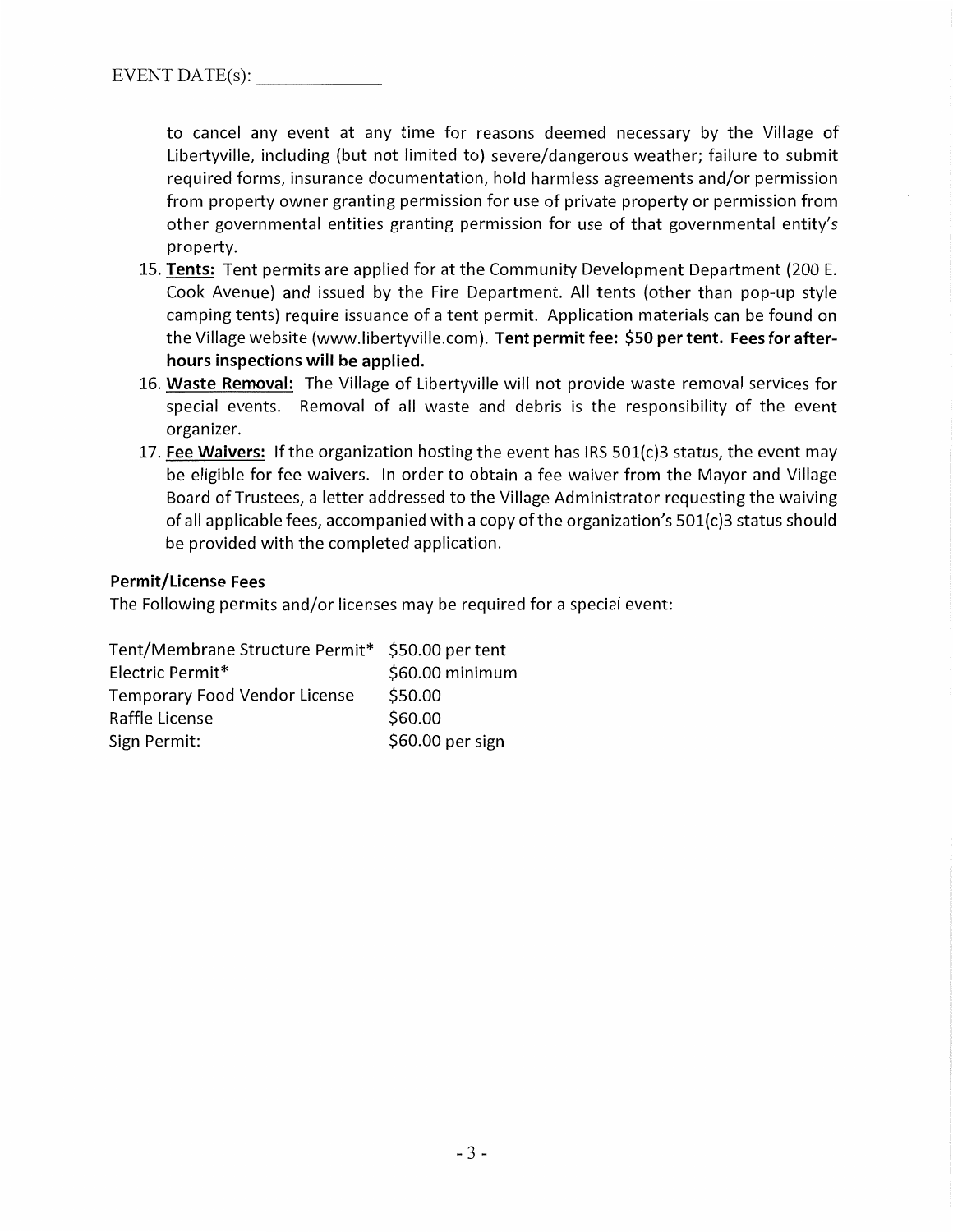EVENT DATE(s):



This application is required for any event or activity taking place on public property (including street closures), public areas of private property (such as parking lots) that are open to the public, or for any event which will require Village services, including annual special events such as carnivals, festivals, shows, run/walks, etc.

**Completed applications are due at least four (4) weeks prior to the event date and should be submitted to the Village Administrator's office.** 

### **Section 1: Organization & Contact Information**

| Is this organization a certified non-profit organization? Yes $\Box$ | $No$ $O$                          |
|----------------------------------------------------------------------|-----------------------------------|
|                                                                      |                                   |
|                                                                      |                                   |
| Daytime Phone : _________________                                    | Cell Phone: _____________________ |
| <b>Section 2: General Information</b>                                |                                   |
|                                                                      |                                   |
|                                                                      |                                   |
|                                                                      |                                   |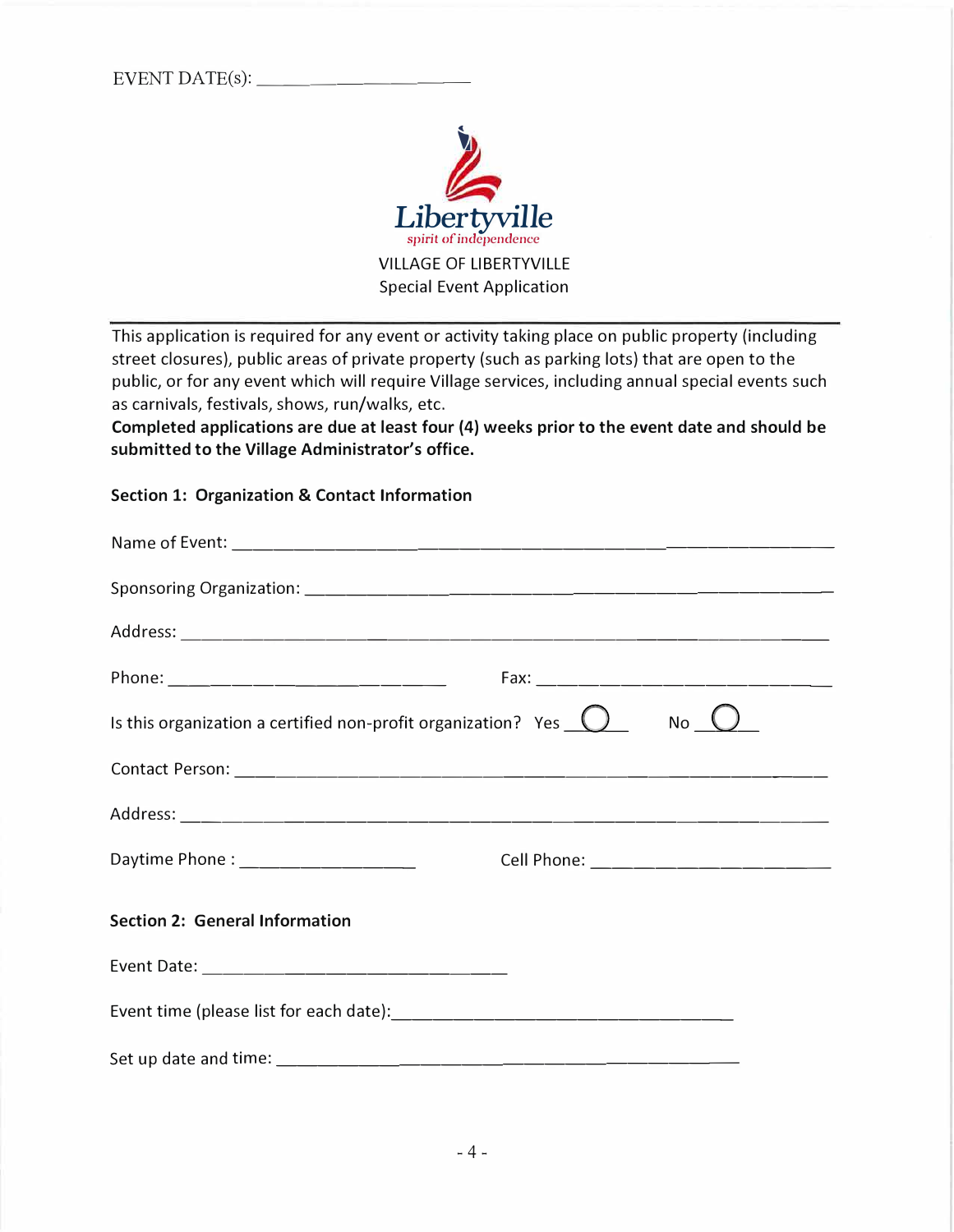| EVENT DATE(s): |
|----------------|
|----------------|

### Dismantling/clean up date and time:

(clean up includes removal of all waste, dumpsters, equipment, dismantling of tents, filling tent holes, removal of portable toilets, etc.

**Estimated number of attendees** (including participants and staff/volunteers): \_\_\_\_\_\_\_\_\_\_\_\_\_\_\_\_\_\_\_\_

#### **Section 3: Event Location**

*Please check all that apply* 

Public parking lot - Address:

Private parking lot - Address:

*Please attach letter of approval from property owner* 

□ Park - *Please list park*

Public streets - *Please list street(s)*:

#### **Section 4: Type of Special Event**

*Please check all that apply* 

| Arts & crafts sale | Corporate function/gathering | Outdoor business event       |
|--------------------|------------------------------|------------------------------|
| Bicycle ride       | Fundraising event            | Run/Walk (Distance: 1997)    |
| Car show           | Parade                       | Sidewalk sale/business event |
| Carnival/Circus    | Petting zoo                  | Other:                       |

**Purpose of the event:** 

**General description of the event:** 

**Admission fee for event: \$ \_\_\_\_\_ \_ List organizations receiving proceeds from admissions:**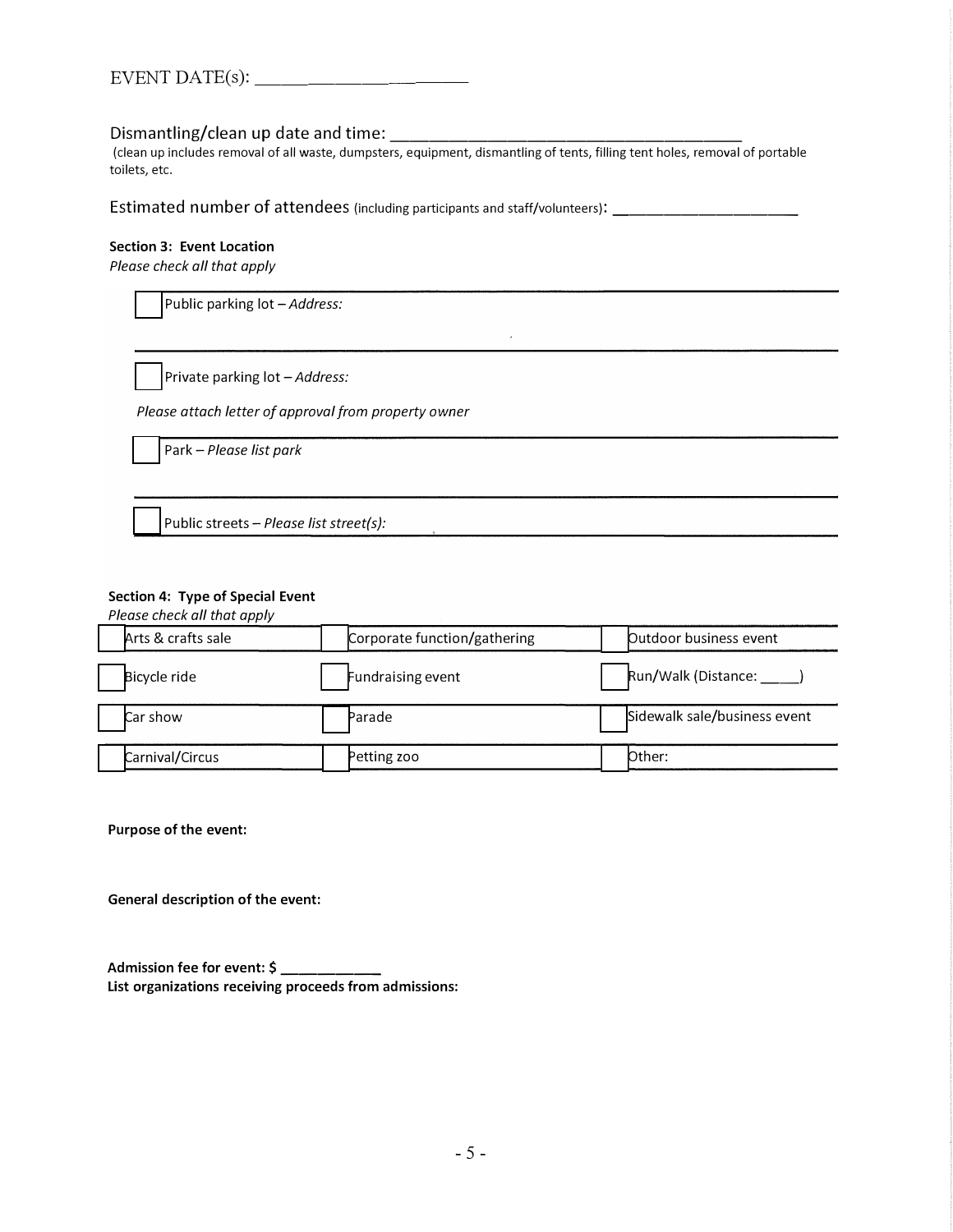### **Section 5: Services for Special Event**

Please check all that apply. Also, some services may require a permit or inspection based on the Village's municipal *code and the discretion of the contacting departments.* 

*Please contact the Village Administrator/s office at 847-362-2430 to obtain licenses for the following services:*  **Raffle** 

Liquor - Please check with the Village Administrator's office to see if you are eligible to serve liquor at your *event.*

□ Food service/vendor(s) - *Health inspections may be required; contact Lake County Health Department*

*Please contact Code Enforcement at 847-918-2020 to obtain necessary permits and to schedule inspections for the following services:* 

□ **Tent** □ **Electrical wiring/generator**

□ **Signs/banners - application and regulations are attached**

□ **Water (hydrant) usage -***Permit required; contact Public Works {847-918-2020)*

□ **Fireworks -** Permit required; *contact Fire Department Administration {847) 362-5664*

□ **Amplifier**

□ **Car show**

**Other services not listed above:** 

### **Section 6: Event Operation**

*Please check all that apply:* 

Portable Restroom Facilities - Required if no restroom facilities or inadequate number of restroom facilities onsite. The Village requires four portable toliets for up to 200 people, one handicapped portable toilet per location, and two hand-washing stations for up to 400 people.

□ **Type(s) of publicity used to promote event:**

**Notification to residents (if disruption to roadways, noise, parking, etc.): WASTE REMOVAL IS THE RESPONSIBILITY OF THE EVENT ORGANIZER.**

Waste removal will be provided by the host site. Waste will be removed by the event organizer OR by the contracted waste hauler named below:

*Waste Hauler: Hauler Address: Hauler Phone Number:*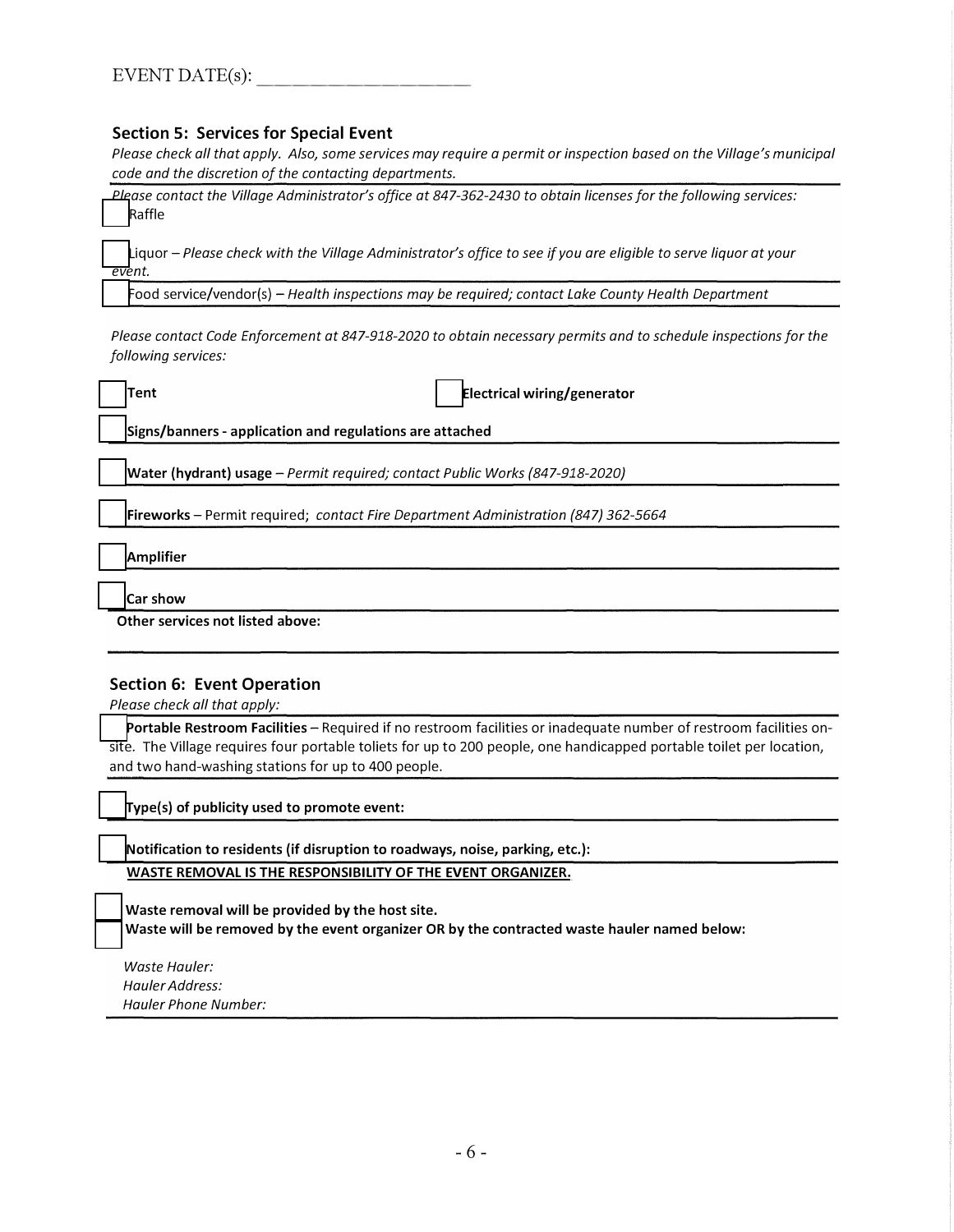### **Section 6: Traffic, Security, Medical Services & Fees**

Please check services that will be reauired for traffic, security and medical needs:

| <b>POLICE</b>         | <b>FIRE</b>      | <b>PUBLIC WORKS</b> |
|-----------------------|------------------|---------------------|
| Traffic Control       | Ambulance        | <b>Barricades</b>   |
| Crowd Control         | Fire suppression | Cones               |
| <b>Event Security</b> | Fire inspections | Drange snow fencing |
| Money escorts         |                  |                     |

The number of Police Officers required for adequate traffic control and/or security shall be determined by the Police Department and discussed with the event organizer prior to the event being approved.

**FEES (unless waived by the Mayor and Village Board of Trustees):** It is the responsibility of the applicant to pay all out-of-pocket expenses related to the special event. This includes, but is not limited to: all permit fees, inspection fees, Police, Fire and Public Works personnel hire back fees, equipment rentals and water usage.

**TRAFFIC CONTROL:** Please indicate on the table below all streets requiring road closure and/or removal of onstreet parking restrictions.

|                |         | <b>STREET NAME</b> | <b>CLOSE TIME</b> | <b>OPEN TIME</b> |
|----------------|---------|--------------------|-------------------|------------------|
| <b>Closure</b> | Parking |                    |                   |                  |
| Closure        | Parking |                    |                   |                  |
| Closure        | Parking |                    |                   |                  |
| Closure        | Parking |                    |                   |                  |
| Closure        | Parking |                    |                   |                  |

#### **Section 7: Required Documents, Insurance & Hold Harmless Agreement**

#### CERTIFICATE OF INSURANCE:

All events require a certificate of insurance and a policy endorsement listing the Village of Libertyville as an additional insured. The minimum coverage is \$100,000 per occurrence and \$2,000,000 aggregate. **All insurance requirements listed on page 9 and 10 of this application must be included on the certificate of insurance.** 

#### **AUTOMOBILE INSURANCE:**

Does this event include use of vehicles? □ *YES-Numberofvehicles: \_\_\_\_\_\_\_\_\_ \_* □ **NO**

Proof of auto insurance is required for all vehicles/drivers used in the event.

#### **HOLD HARMLESS:**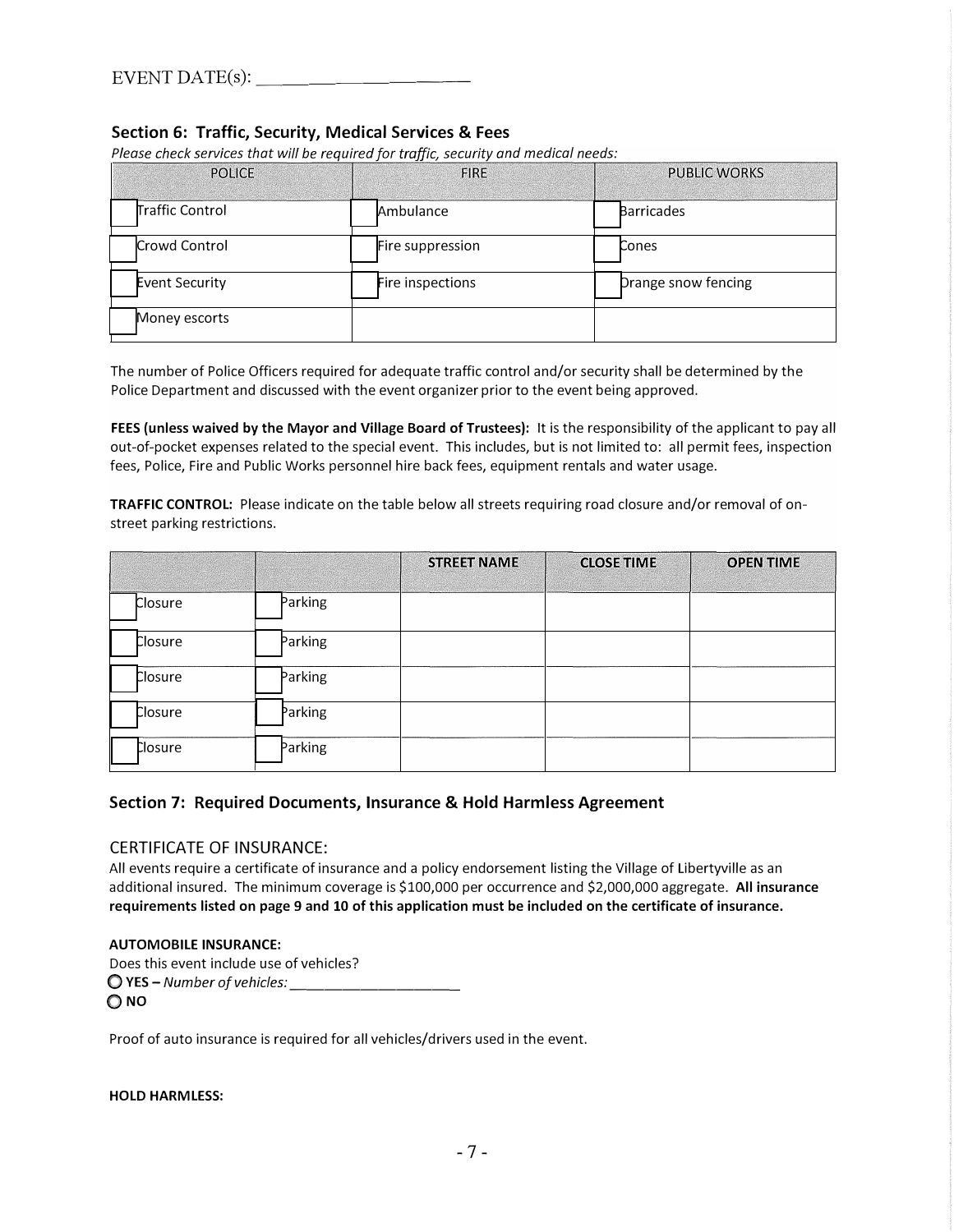To the fullest extent permitted by law, the undersigned hereby agrees to defend, indemnify and hold harmless the Village of Libertyville, its officials, agents and employees, against injuries, deaths, loss, damages, claims, suits, liabilities, judgments, cost and expenses (including attorneys' fees), which may in anyway accrue against the Village of Libertyville, its officials, agents and employees, arising in whole or in part or in consequence of the event of \_\_\_\_\_\_\_ (date), sponsored by (organization), or which may in anyway result therefore, except that arising out of the sole legal cause of the Village of Libertyville, its officials, agents or employees. The undersigned shall, at its own expense, appear, defend and pay all charges of attorneys and all costs and other expenses arising therefore or incurred in connections therewith, and, if any judgment shall be rendered against the Village of Libertyville, its officials, agents and employees, in any such action, the undersigned shall, at its own expense, satisfy and discharge the same.

The invalidity or unenforceability of any of the provisions hereof shall not affect the validity or enforceability of the remainder of this Agreement.

Agreed this  $\_\_\_\_$  day of  $\_\_\_\_$ , 20 $\_\_\_\.$ 

Signature Date Date Date Date Date

Print name and title

Organization

**CLICK HERE TO SUBMIT FORM**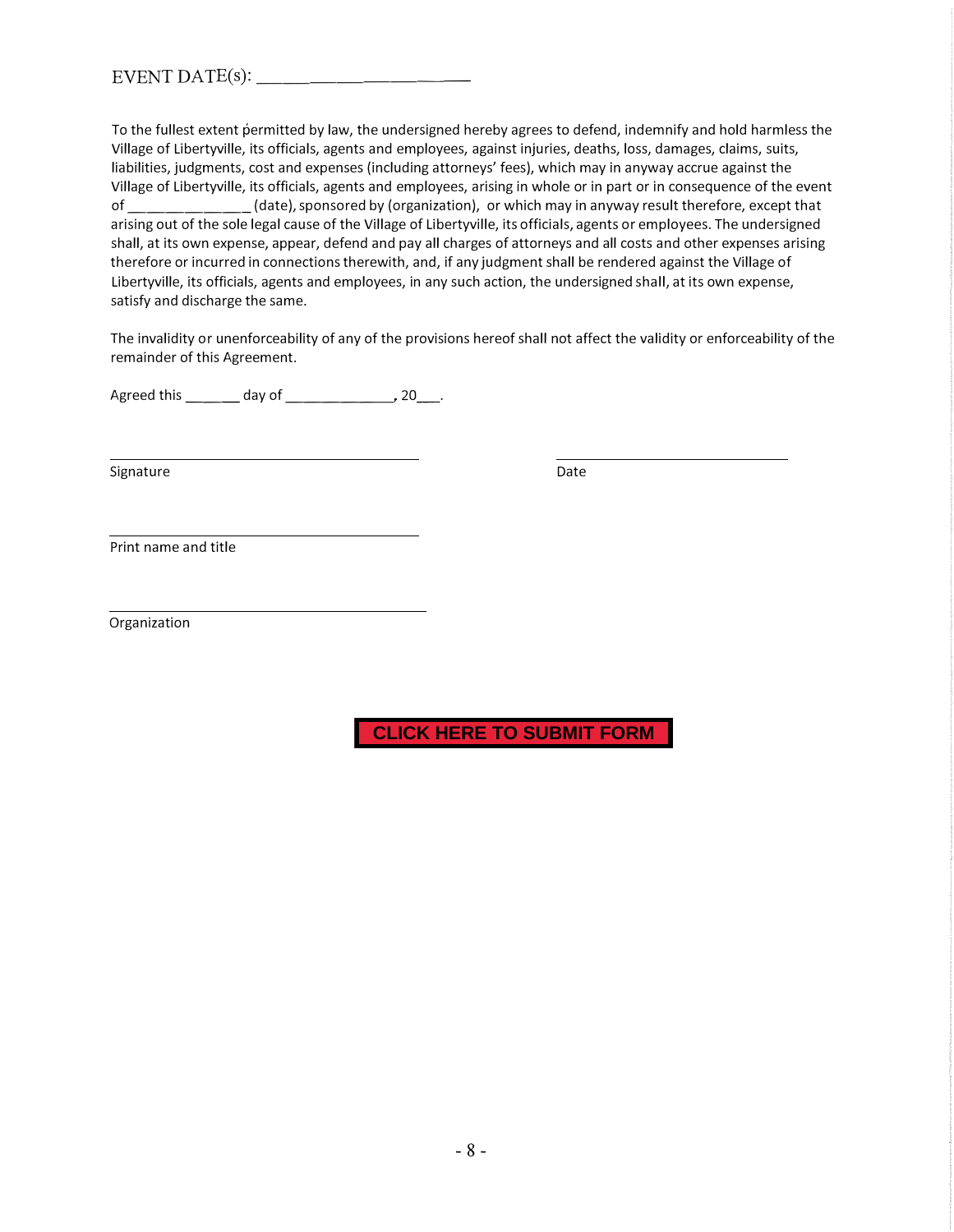EVENT DATE( s ) : \_\_\_\_\_\_\_ \_



### **VILLAGE OF LIBERTYVILLE INSURANCE REQUIREMENTS AND INDEMNIFICATION**

Requestor (entity requesting use of Village property) shall obtain insurance of the types and in the amounts listed below for the purposes of insuring the Village.

#### Commercial General and Umbrella Liability Insurance

Requestor shall maintain commercial general liability (CGL) and, if necessary, commercial umbrella insurance with a limit of not less than \$1,000,000 combined single limit per occurrence for bodily injury, personal injury and property damage. If such CGL insurance contains a general aggregate limit, it shall apply separately to this location or be a minimum of \$2,000,000.

CGL insurance shall be written on Insurance Services Office (ISO) occurrence form CG 00 01 and shall cover liability arising from premises, operations, independent contractors, products-completed operations, personal injury and advertising injury, athletic participation, and liability assumed under an insured contract (including the tort liability of another assumed in a business contract).

The Village shall be included as an insured under the CGL, using ISO additional insured endorsement CG 20 10 or CG 20 26 and under the commercial umbrella, if any. This insurance shall apply as primary insurance with respect to any other insurance or self-insurance afforded to the Village.

#### A. Business Auto and Umbrella Liability Insurance

If applicable, Licensee shall maintain business auto liability and, if necessary, commercial umbrella liability insurance with a limit of not less than \$1,000,000 each occurrence/accident. Such insurance shall cover liability arising out of any auto including owned, hired and non-owned autos.

Business auto insurance shall be written on Insurance Services Office (ISO) form CA 00 01.

B. Workers' Compensation Insurance

If applicable, Licensee shall maintain workers' compensation with statutory limits and employer's liability insurance of not be less than \$500,000 each accident for bodily injury by accident or \$500,000 each employee for bodily injury by disease.

If the Village has not been included as an insured under the CGL using ISO additional insured endorsement CG 20 10 or CG 20 26 under the Commercial General and Umbrella Liability Insurance required in this Contract, the Licensee waives all rights against the Village and its officers, officials, employees, volunteers and agents for recovery of damages arising out of, or incident to, the Licensee's use of the premises.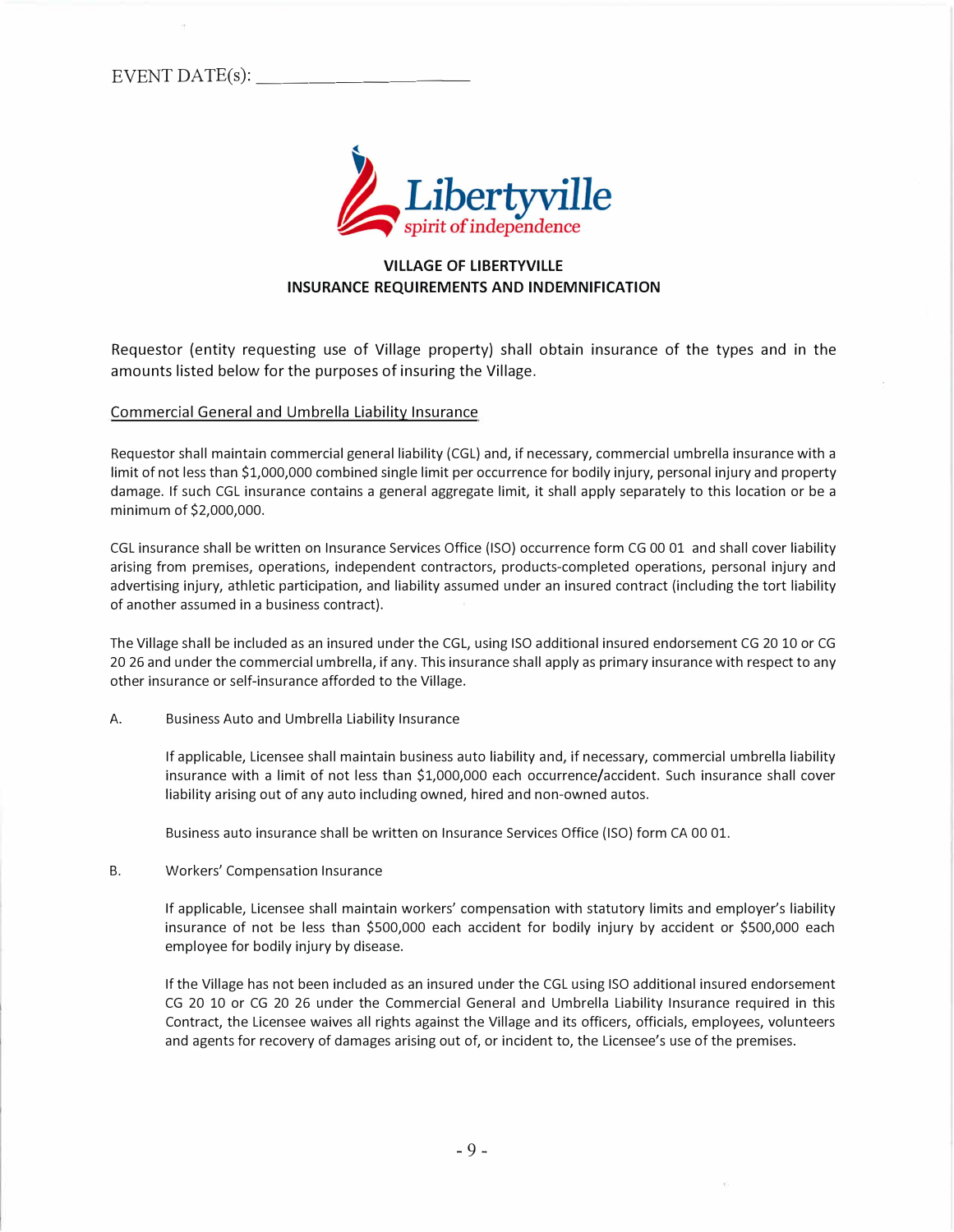### C. General Insurance Provisions

#### 1. Evidence of Insurance

Prior to using Village property or facilities, Requestor shall furnish the Village with a certificate(s) of insurance and applicable policy endorsement(s), executed by a duly authorized representative of each insurer, showing compliance with the insurance requirements set forth above.

Failure of the Village to demand such certificate, endorsement or other evidence of full compliance with these insurance requirements or failure of the Village to identify a deficiency from evidence that is provided shall not be construed as a waiver of Requestor's obligation to maintain such insurance.

The Village shall have the right, but not the obligation, of prohibiting from occupying the premises until such certificates and endorsements have been placed in complete compliance with these requirements is received and approved by the Village.

Failure to maintain the required insurance may result in termination of the approval for use of Village property or facilities.

Licensee shall provide certified copies of all insurance policies required above within 10 days of the Village's written request for said copies.

#### 2. Acceptability of Insurers

For insurance companies that obtain a rating from A.M. Best, the rating should be no less than A-, VII using the most recent edition of the A.M. Best's Key Rating Guide. If the Best's rating is less than A-, VII or a Best's rating is not obtained, the Village has the right to reject insurance written by an insurer it deems unacceptable.

#### 3. Cross-Liability Coverage

If Licensee's liability policies do not contain the standard ISO separation of insureds provision, or a substantially similar clause, they shall be endorsed to provide cross-liability coverage.

#### 4. Deductibles and Self-Insured Retentions

Any deductibles or self-insured retentions must be declared to the Village. At the option of the Village, the Licensee may be asked to eliminate such deductibles or self-insured retentions as respects the Village, its officers, officials, employees, volunteers and agents or required to procure a bond guaranteeing payment of losses and other related costs including but not limited to investigations, claim administration and defense expenses.

#### 5. Execution

The execution by a broker of any of the documents or endorsements required in this Section shall not be sufficient. All documents or endorsements required herein must be executed by a duly authorized representative of the insurer.

#### 6. Additional Insured

Please include the following verbiage: Village of Libertyville, its officials, employees, agents and volunteers.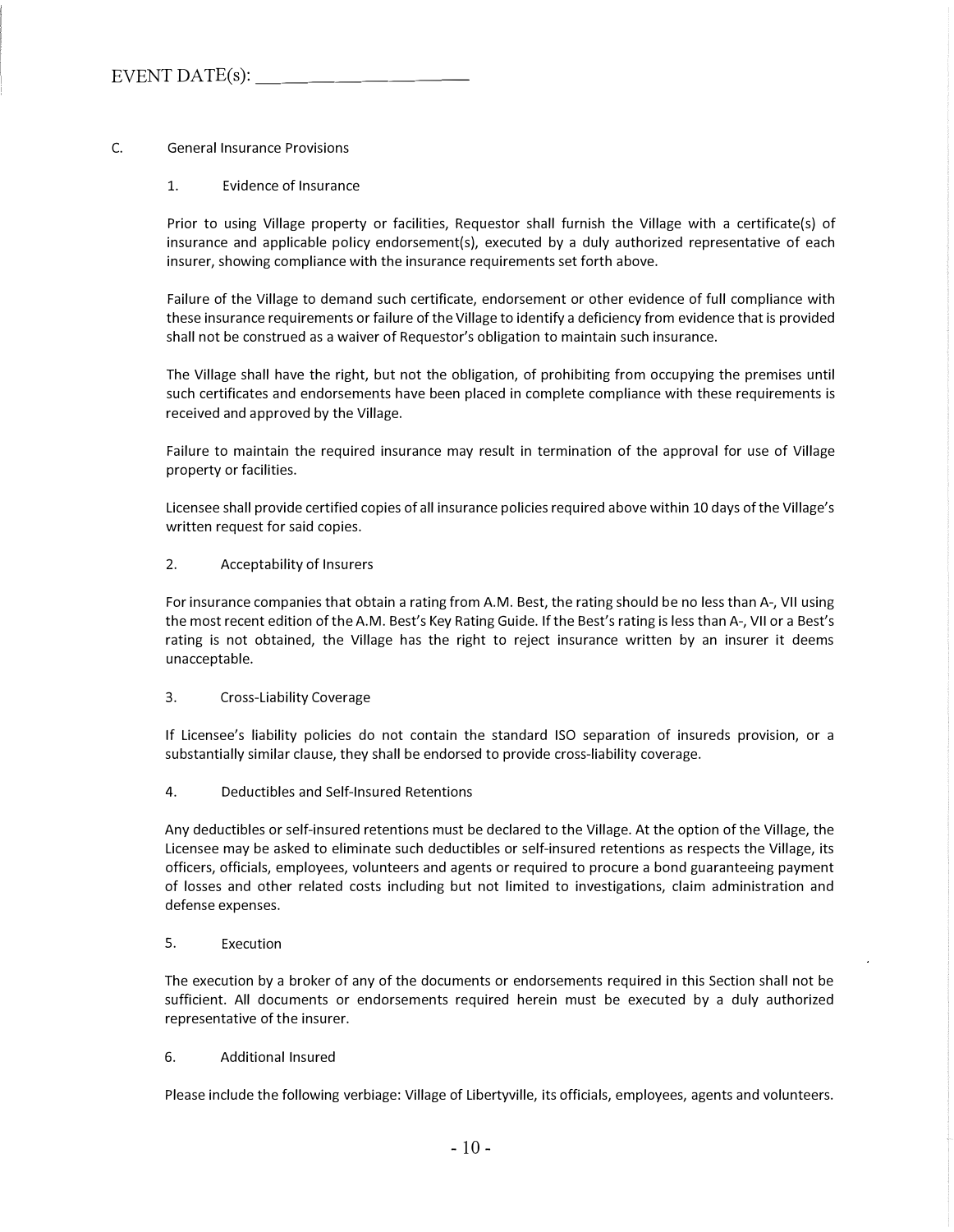## BANNER APPLICATION AND REGULATIONS FOR COOK PARK

|                        | Date:                  |
|------------------------|------------------------|
| Name of Organization:  |                        |
| Type of Event:         | $\bullet$<br>$\bullet$ |
| <b>Street Address:</b> |                        |
| City, Zip:             |                        |
| Phone:                 |                        |
| Applicant's Name:      |                        |
| Applicant's Address:   | $\bullet$              |
| Date of Event:         |                        |

Banners for placement at the approved locations are considered on a first come, first served basis. Should scheduling conflicts occur, the final selection will be made at the discretion of the Village Administrator.

All signs must be delivered to the Village Hall, 118 W. Cook Avenue, by 4:30 p.m. on the Wednesday prior to installation. Banners will be installed on Monday morning unless approved otherwise, and remain posted for one (1) week.

All banners must be picked up by the applicant at the Village Hall within seven (7) days after completion of the event. The storage of banners by the Village will not be provided. ff banners have not been picked-np within fourteen (14) days after the completion of an event, they will be discarded.

I have read and agree to the terms as indicated above Initials:

Signature of Applicant Date